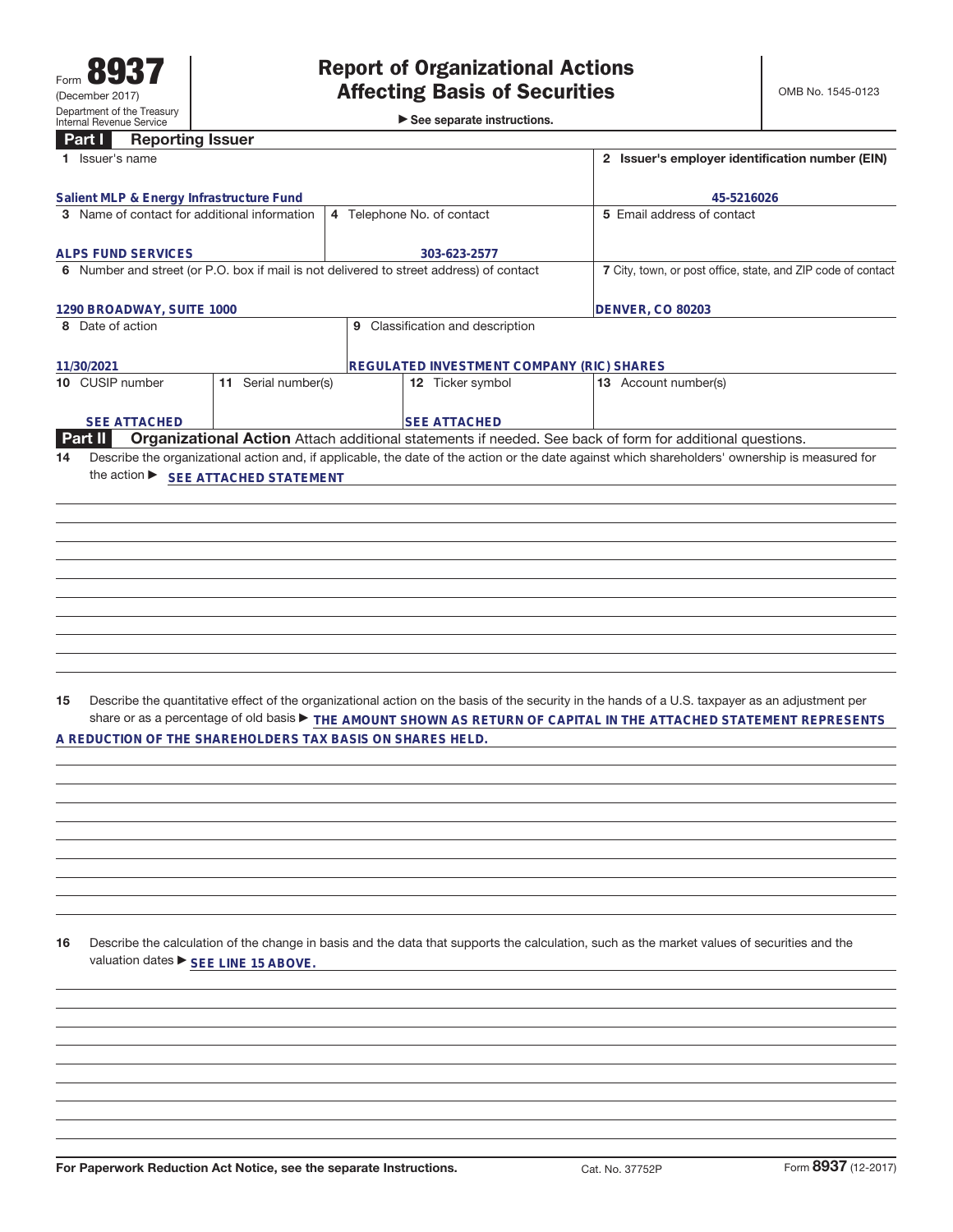## **Part II Organizational Action** (continued)

**17** List the applicable Internal Revenue Code section(s) and subsection(s) upon which the tax treatment is based **DuRSUANT TO IRC SECTION 301(C)(1), THE PORTION OF A DISTRIBUTION WHICH IS DIVIDEND (AS DEFINED UNDER IRC SECTION 316) IS INCLUDABLE IN GROSS INCOME. PURSUANT TO IRC SECTION 301(C)(2), THE PORTION OF THE DISTRIBUTION WHICH IS NOT A DIVIDEND SHALL BE APPLIED AGAINST AND REDUCE THE ADJUSTED BASIS OF THE STOCK.**

**18** Can any resulting loss be recognized? ▶ NOT APPLICABLE TO THIS TRANSACTION AS NO LOSS WOULD BE RECOGNIZED **ON THE RETURN OF CAPITAL DISTRIBUTION. THE SHAREHOLDER'S COST BASIS SHOULD BE ADJUSTED TO REFLECT THE RETURN OF CAPITAL DISTRIBUTION WHICH MAY AFFECT THE GAIN OR LOSS REALIZED UPON THE DISPOSITION OF THE SHARES.**

19 Provide any other information necessary to implement the adjustment, such as the reportable tax year **PURSUANT TO IRC SECTION 6045**, **AS AMENDED BY THE EMERGENCY ECONOMIC STABILIZATION ACT OF 2008, BROKERS ARE REQUIRED TO REFLECT THESE ADJUSTMENTS IN THE COST BASIS REPORTING FOR COVERED SECURITIES. IF A BROKER IS NOT REQUIRED TO PROVIDE COST BASIS TO A PARTICULAR SHAREHOLDER, THE COST BASIS OF THE SHAREHOLDER'S SHARES SHOULD BE ADJUSTED AS OF THE DIVIDEND DATE TO REFLECT THE RETURN OF CAPITAL DESCRIBED ABOVE.**

|                 |                 |  | Preparer's signature                                                                                                           | Date | if<br>Check    <br>self-emploved |                                                                                                                                                                                                                                                                                                                                                                                                                        |
|-----------------|-----------------|--|--------------------------------------------------------------------------------------------------------------------------------|------|----------------------------------|------------------------------------------------------------------------------------------------------------------------------------------------------------------------------------------------------------------------------------------------------------------------------------------------------------------------------------------------------------------------------------------------------------------------|
| <b>Use Only</b> |                 |  | Firm's $EIN$                                                                                                                   |      |                                  |                                                                                                                                                                                                                                                                                                                                                                                                                        |
|                 | <b>Preparer</b> |  | Signature > TAXPAYER.<br>Print your nal<br>Print/Type preparer's name<br>Firm's name $\blacktriangleright$<br>Firm's address ▶ |      |                                  | Under penalties of perjury, I declare that I have examined this return, including accompanying schedules and statements, and to the best of my knowledge and<br>belief, it is true, correct, and complete. Declaration of preparer (other than officer) is based on all information of which preparer has any knowledge.<br>A SIGNED COPY OF THIS FORM IS MAINTAINED AT THE OFFICES OF THE<br><b>PTIN</b><br>Phone no. |

Send Form 8937 (including accompanying statements) to: Department of the Treasury, Internal Revenue Service, Ogden, UT 84201-0054